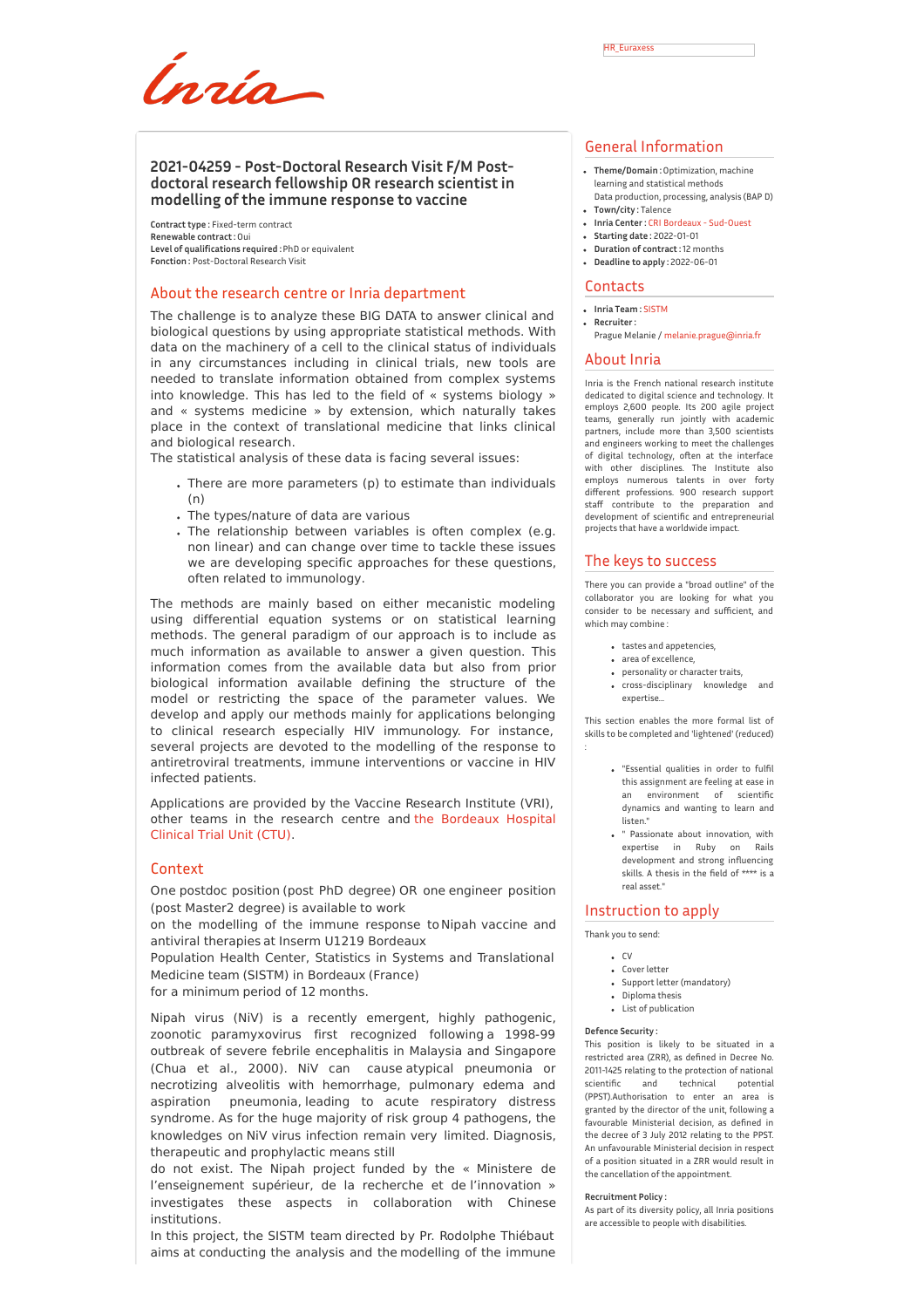response to antiviral and vaccine strategies, using the data produced in pre-clinical a n d Phase I clinical, including immunological sub studies recording many biomarkers (cell phenotype, functionality, gene expression, antibody titers...).

SISTM is a team belonging to INSERM U1219 Bordeaux Population Health and INRIA Bordeaux Sud-Ouest research institutes. The group is dedicated to the analysis and the modelling of the data generated in epidemiology and medicine with a special focus on vaccines and immune interventions in HIV and other infectious diseases. Its expertise is mainly in biostatistics with a special emphasis on dynamical models based on ODE and statistical learning using moderately high dimensional data.

# Assignment

As the SARS-CoV-2 crisis delayed almost all experiments for the Nipah project, the main objective of this postdoc position will focus on methods developments. Application of these methods to real datasets will also be possible thanks to Ebola projects (EBOVAC series) and Sars-CoV-2 projects (EMERGEN).

Model building is a crucial problem when modeling data using mechanistic models (see an example in Pasin et al. 2019). The mathematical model based on ordinary differential equations must be chosen and its identifiability must be verified. Then, a statistical model must be built on the parameters of the model to understand the link between 1/ the available descriptive variables and parameters 2/ the residual variability due to the heterogeneity of the observed individuals. Finally, the observation model allowing to link the data

to the trajectories of the model need to be specified. Most of the model building strategy rely on the optimization of a penalized log-likelihood.

## Main activities

We propose to build strategies around these topics including covariate model building, selecting the best penalization this covariate model building and down selecting parameters on which random effects are mandatory to model the inter-individual variability, Estimation will be based on likelihood optimization based on the SAEM algorithm as implemented in lixoft Monolix suite. All

development will be made in R. Part of this work will be done in collaboration with Marc Lavielle from Inria Saclay Xpop at Ecole Polytechnique.

Other integrative analysis such as exploratory analysis may also be achieved on the data generated in the Nipah project. In particular, Principal component analysis (PCA) which is a technique for reducing the dimensionality of large datasets, increasing interpretability but at the same time minimizing information loss. Part of this work will be done in collaboration with Jérémie Guedj from Inserm IAME, Université de Paris.

The candidate will be integrated in a team of biostatisticians and modelers working on related topics:

modeling of HIV vaccine response. The candidate will benefit from a very attractive environment with computing facilities and close collaborations with mathematicians (from INRIA and INSERM research centers)

and immunologists (from the Labex Vaccine Research Institute).

## Skills

The candidate should hold a PhD (or at least M2 degree) in mathematics, physics or statistics. We are looking for a highly motivated candidate with an outstanding potential and a strong background in statistics and a deep interest in immunology and biological application. Proven experience in R language is required. The ideal candidates are able to work effectively as part of a team, but also to develop and pursue independent ideas. The successful candidates are expected to conduct innovative research at the highest international

level.

Experience i n biostatistics a n d computational biology i s highly

**Warning** : you must enter your e-mail address in order to save your application to Inria. Applications must be submitted online on the Inria website. Processing of applications sent from other channels is not guaranteed.